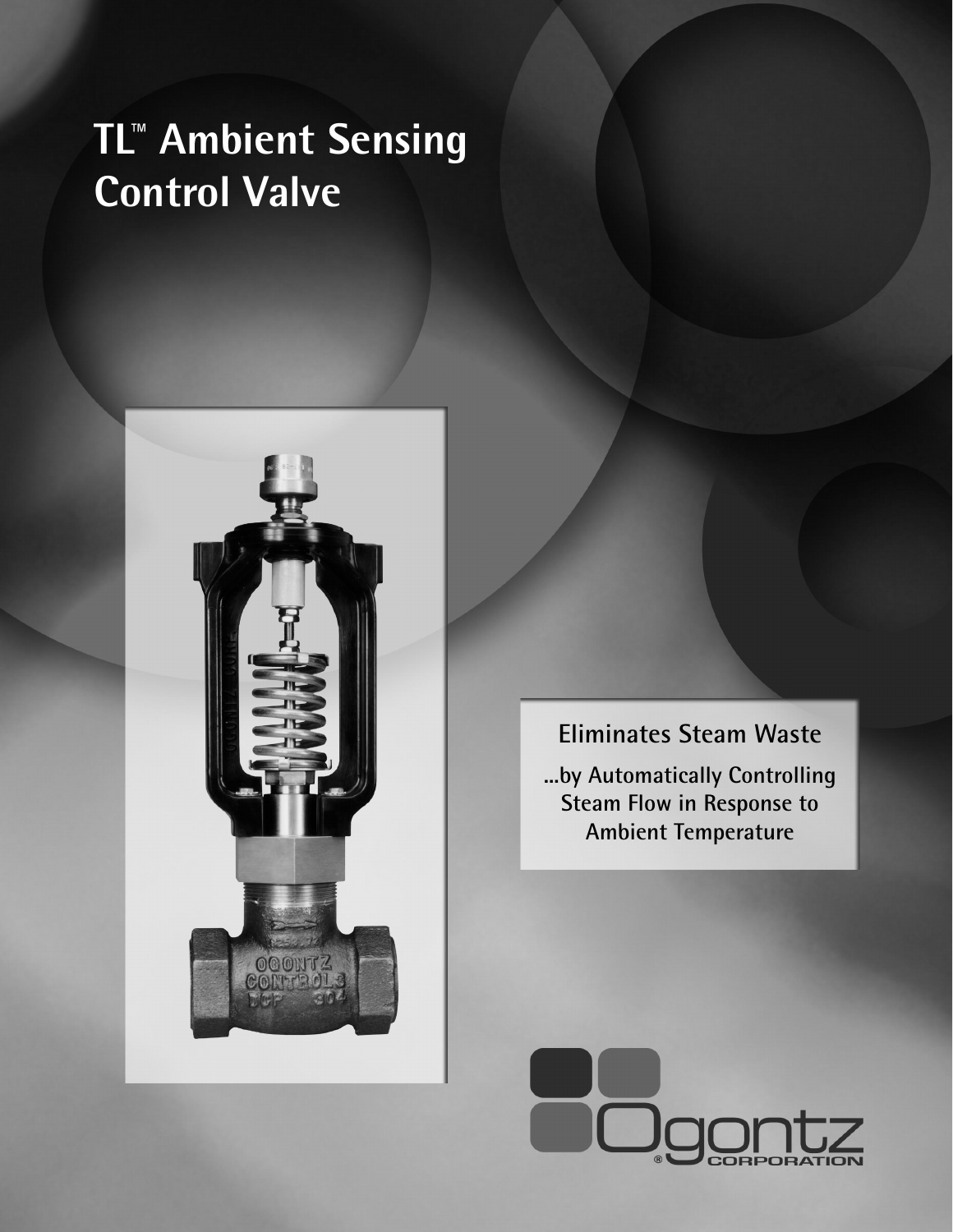# **The Ogontz TL Ambient Sensing Control Valve**

**Minimizes steam consumption by automatically controlling flow as needed in steam-traced lines, instrumentation enclosures, unit heaters and other applications** 

The Ogontz TL valve is a fully self-contained, temperature-actuated control valve. It effectively eliminates steam waste by automatically regulating the supply of steam in response to changes in ambient temperature. As a result, the TL valve achieves dramatic reductions in the amount of steam consumed, with annual savings averaging eight times its installed cost.

High reliability, low maintenance and long service life are assured by the state-of-the-art, precision thermal actuator. The TL valve completely eliminates the use of hazardous, chemically filled diaphragms, delicate capillaries or thin-walled bellows.

The TL valve continuously monitors ambient temperature, and regulates steam flow on an as needed basis. This eliminates steam waste and substantially reduces the possibility of overheating.

The TL valve is ideal for steam-traced lines of all types, protecting temperature sensitive instrumentation, winterizing product lines, conserving energy in unit heaters, and other applications requiring control of heat transfer media (i.e. glycol, hot oil, water, etc.) based on ambient temperature change.

The TL ambient sensing valve is the key to positive, year-round protection of your systems and equipment at the lowest cost.

# **Design Features**

- Direct acting (no pilot valve)
- Self-contained, solid-liquid thermal actuator requires no external power or operating signal
- High repeatability  $-$  no set point drift
- Valve port opens gradually, preventing system shock
- Fail safe (valve opens)
- Temperature set points from 35°F to 240°F
- In-line serviceable
- Line sizes 1/2" through 2"
- 100% factory tested

### **Self-Contained Thermal Actuator**

The heart of the TL valve is the unique, solid-liquid phase thermal actuator. This hydrocarbon wax-filled device actuates the valve in response to changes in ambient temperature. The transition from solid to liquid phase causes a large change in volume, exerting a tremendous force over a narrow temperature band.



# **Cold Position**

As the ambient temperature drops below the set point, the wax contracts, relieving the force exerted by the piston on the operating spring, and allowing the valve to open. The valve remains open until the temperature rises, at which time the valve begins to close.



#### **Hot Position**

As the ambient temperature rises above the set point, the wax starts to expand, exerting force on the piston and operating spring to close the valve. The valve remains closed until the temperature drops, at which time the valve begins to open.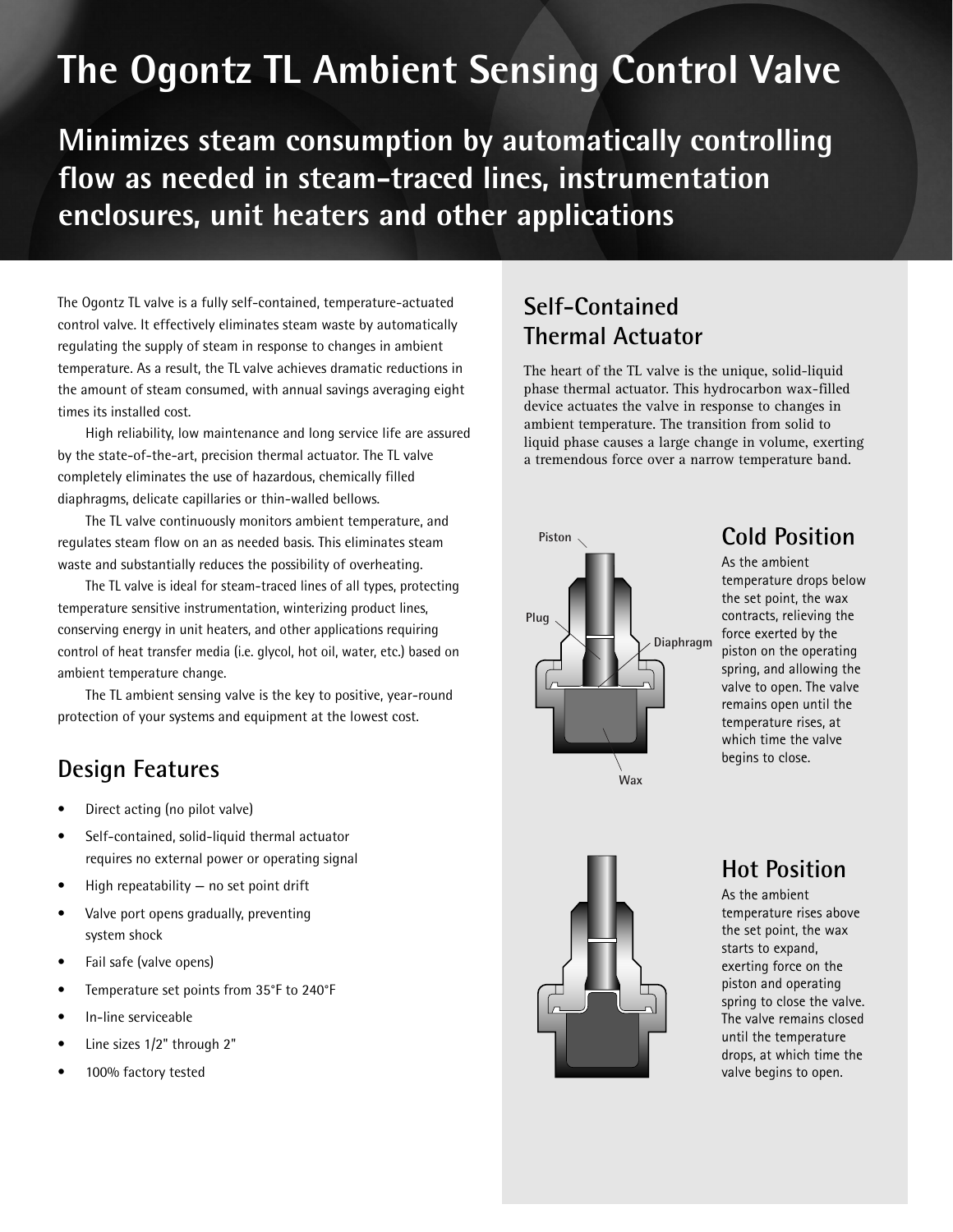

#### **Self-Contained Temperature-Actuated TL Valve Controls Steam As Needed.**



**Table I:** Steam is automatically shut off when temperature rises above 40°F.

Significant savings in steam-traced lines are achieved with Ogontz TL Control valves by only using steam as needed for freeze protection. For example, over a 10 year period, the Philadelphia area averaged about 1900 hours of temperatures below 40°F. Using a typical five-month winter, operation of a steam-traced line was required only 53% of the time. This means that a savings of 47% in steam usage could have been achieved with a TL Control Valve. Even greater savings can be realized in areas with higher average temperatures.

Table II shows the percentage of steam saved in various locations by automatically controlling steam flow in traced lines during the winterization period. **TL valve on a horizontal draft unit heater.** Steam supply is





automatically shut off when desired ambient temperature is reached. This minimizes steam consumption.

**Table II:** Percentage of steam saved using Ogontz TL valves on steam-traced lines.